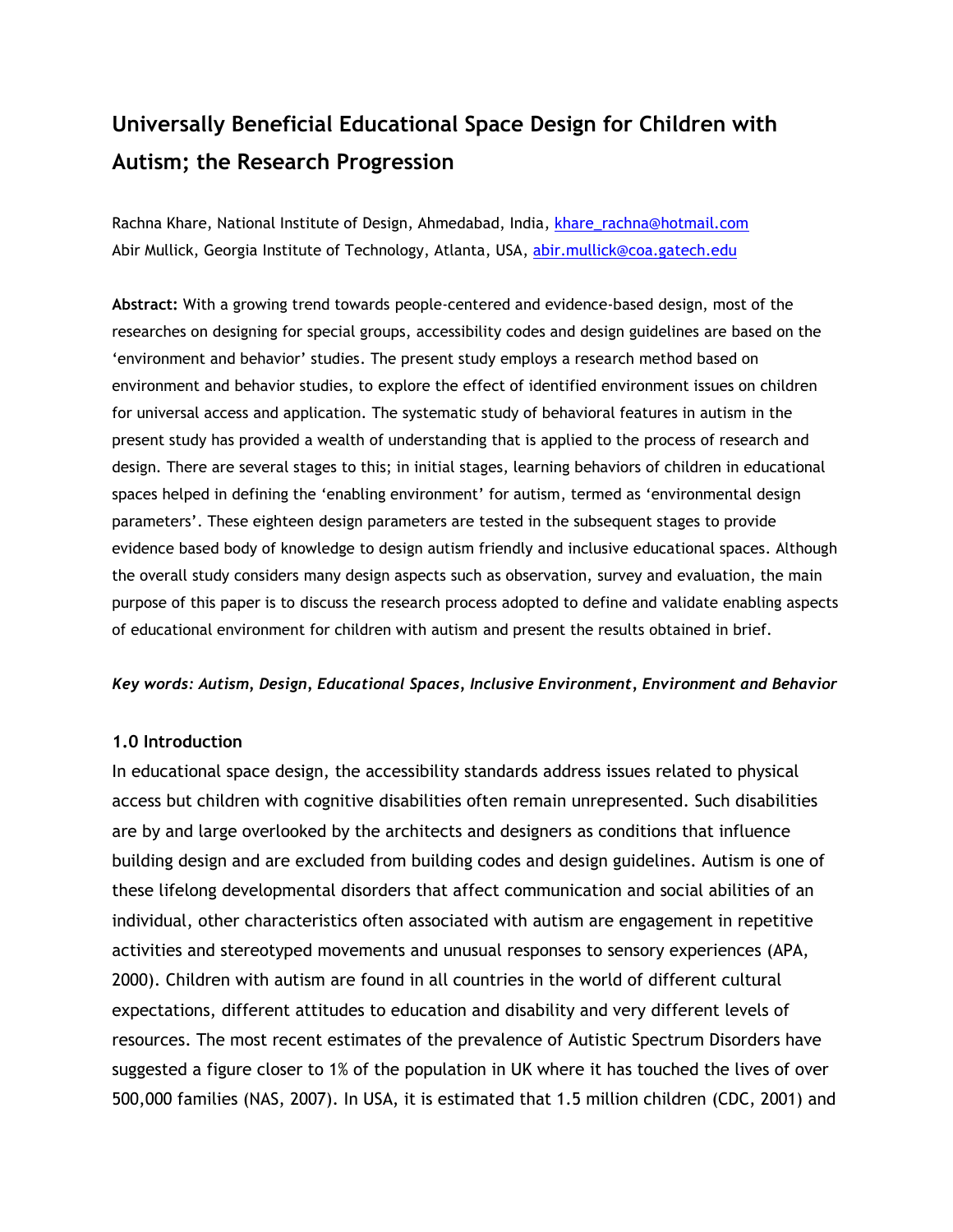adults have some or the other form of autism, and another 15 million (parents, health care professionals, loved ones etc) gets directly impacted by autism. Numerous studies have placed the occurrence of autism at a rate of approximately 1 in 500 people (NICHCY, 2007). This means there are an estimated 2.0 million autistic persons in India and 2.65 million autistic persons in China, at their current population, assuming that there are no significant variations in this rate worldwide.

Until recently it was considered as an incurable condition, but now with advancement in special education, it is clear that all people with autism can benefit from a timely diagnosis and access to appropriate services and support. Today with dawn of inclusive education in the world, it has become vital to explore the scope of environmental design for autism. The present research study emphasizes the need for a fresh approach in designing educational spaces for a supportive environment and intends to develop a framework that will work as a tool for designing high performance autism friendly educational spaces beneficial for all.

#### **2.0 Methodology**

Largely, the aim of the study is to recognize the environmental aspects effecting performance of children with autism, measure their impact on learning and then develop a set of guidelines for architects and designers to design autism friendly educational settings. The study also makes an effort to explore the effect of the identified environmental aspects on able-bodied children to establish a base for Universal Design. The process followed in the current study mostly derives from Environment-Behavior research methods, discussed by Zeisel (2006), Preiser (2001), Steinfeld & Danford (1999) and Cherulnik (1993). It employs several research approaches; sequentially starting with a concept, it draws from accumulated knowledge, existing theories and preliminary field survey to formulate the hypothesis. The hypothesis is then tested to verify the concept for the purposes, those can be generalized.

The concept that propels the entire study is *'Performance of pupils with autism is enhanced in appropriate physical environment'*. This concept originates from author's experiences with children with autism, and the literature on autism. Acting as a reference for all future observations, it sets the objectives and raises the research questions. These research questions are systematically analyzed in five phases of the study (refer figure-1). These five phases are: (1) Establishing relation between environment and the needs of children with autism (2) Developing Environmental Design Considerations to address these needs (3)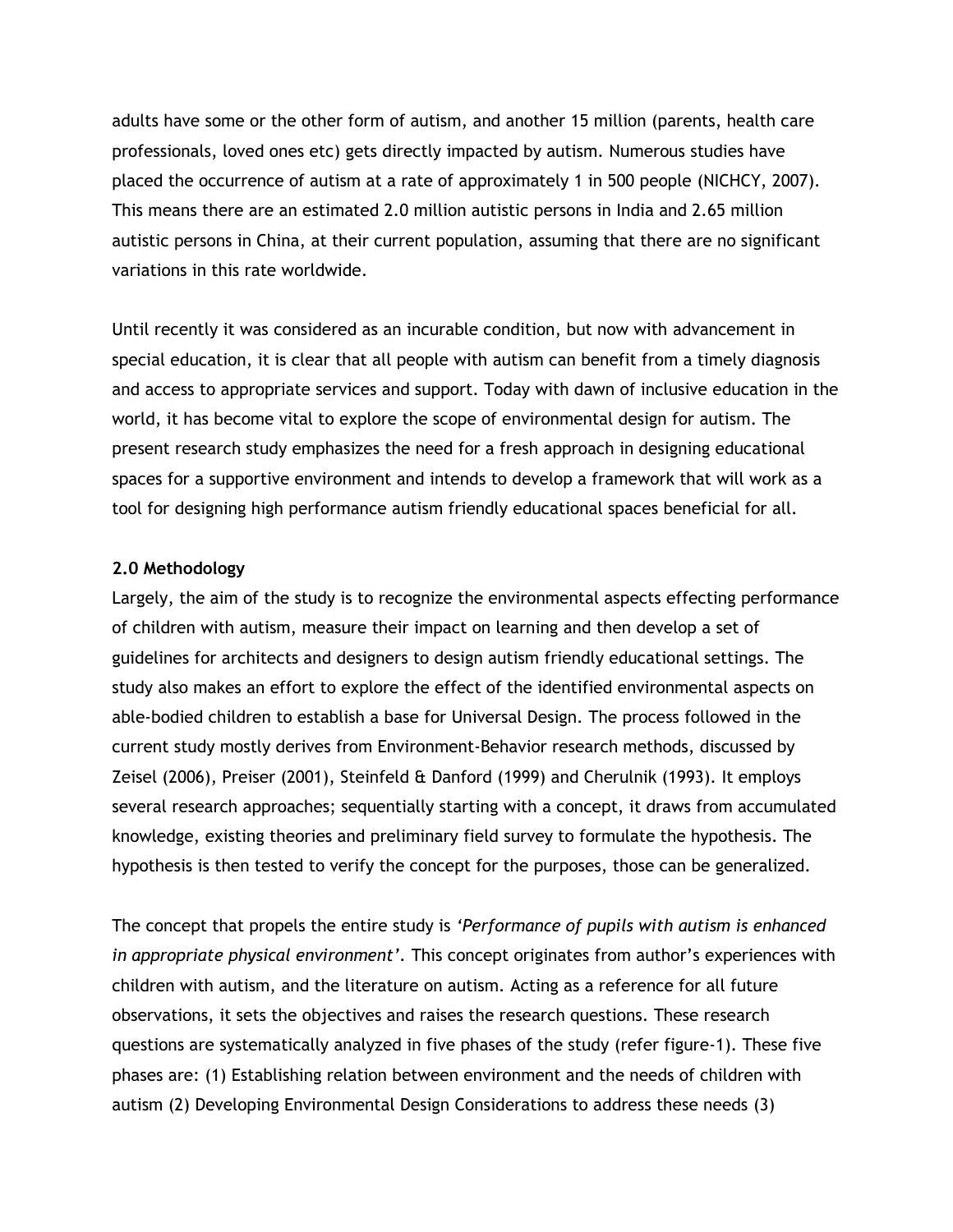Deriving Design Parameters from previous stages to present tangible and testable ideas (4) Conducting evaluations to validate identified Design Parameters (5) Preparing autism friendly Design Guidelines based on these evaluated Design Parameters.

In the *first phase* of the study, an extensive preliminary diagnostic exploration is carried out to deepen the understanding of the concept. This elaborate research stage in the present study derives from available literature on previous works on design and developmental disabilities, the literature on autism and strategies used for teaching (Siegel, 1998, Jordan, 1997, Maurice, Green & Luce, 1996, Schopler, 1983), and the existing theories of environment-behavior research and disability studies (Steinfeld and Danford, 1999), to further develop unfocussed ideas about the users" needs. These ideas are further refined through preliminary field investigations carried out in different countries of Europe, USA, and India. The field investigation technique in natural settings adopted to establish the educational needs of children with autism is unobtrusive and described as the most suitable method for the population that cannot be interviewed and is sensitive to the researcher"s presence, by John Zeisel (2006).

The *second phase* of the study leads to the development of detailed environmental design considerations those are enabling for pupils with autism. These environmental design considerations are based on the elaborate diagnostic exploration carried out in first phase of the study to take care of the deficits and conditions in autism. To present the ideas tangibly, the identified enabling design considerations are summarized as "eighteen environmental design parameters" (refer figure-2). These design parameters help to organize and simplify the extensive information generated during preliminary diagnostic exploration. This is the *third phase* and it sets the descriptive hypothesis in the present research study.

The descriptive hypothesis or design parameters are tested in the *fourth phase* subsequently, to have empirical evidence in favor of the concept. Empirical testing is carried out to quantify the qualitative ideas; it contributes to the precision of knowledge and makes the research findings more convincing. Multiple sets of tools developed in the present research are environmental assessment (EA), performance measurement scale for pupil with autism (PMPA) and design parameter rating scale (DPRS). The above mentioned design parameters are tested in existing educational setups based on the post occupancy evaluation in environmentbehavior studies as discussed by Zeisel (2006) and Preiser (2001).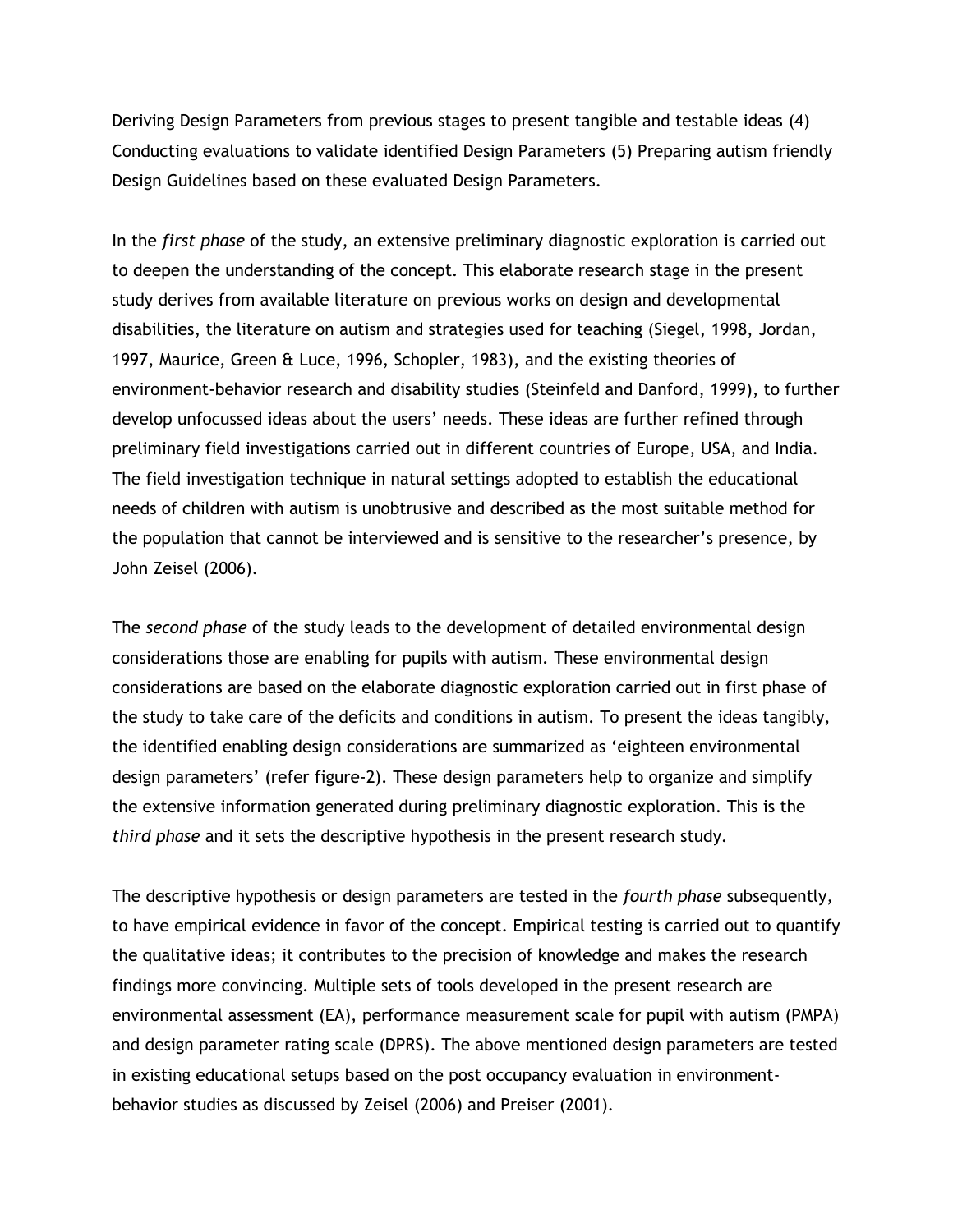

Figure 1.Five Phase Research Process adopted in the Study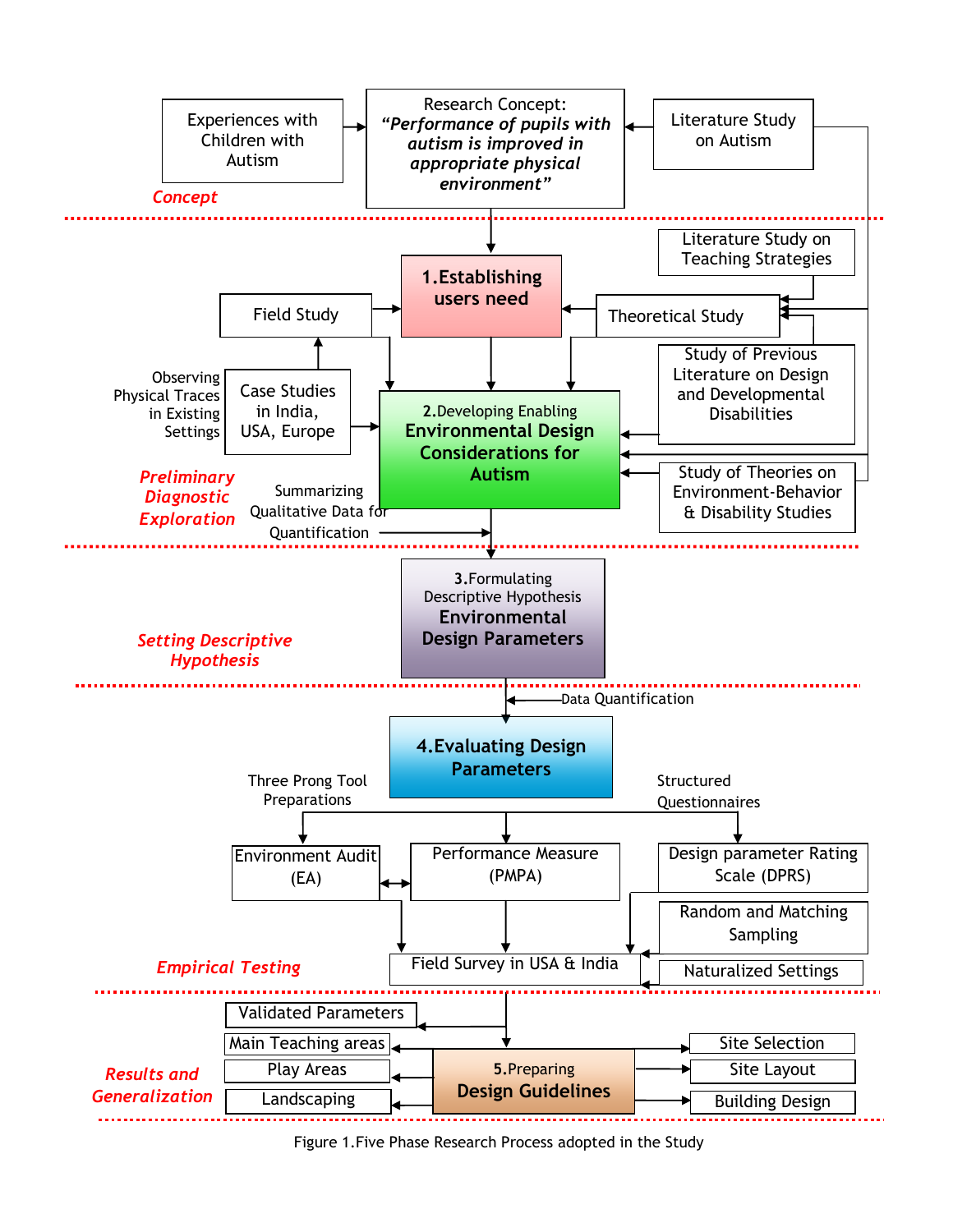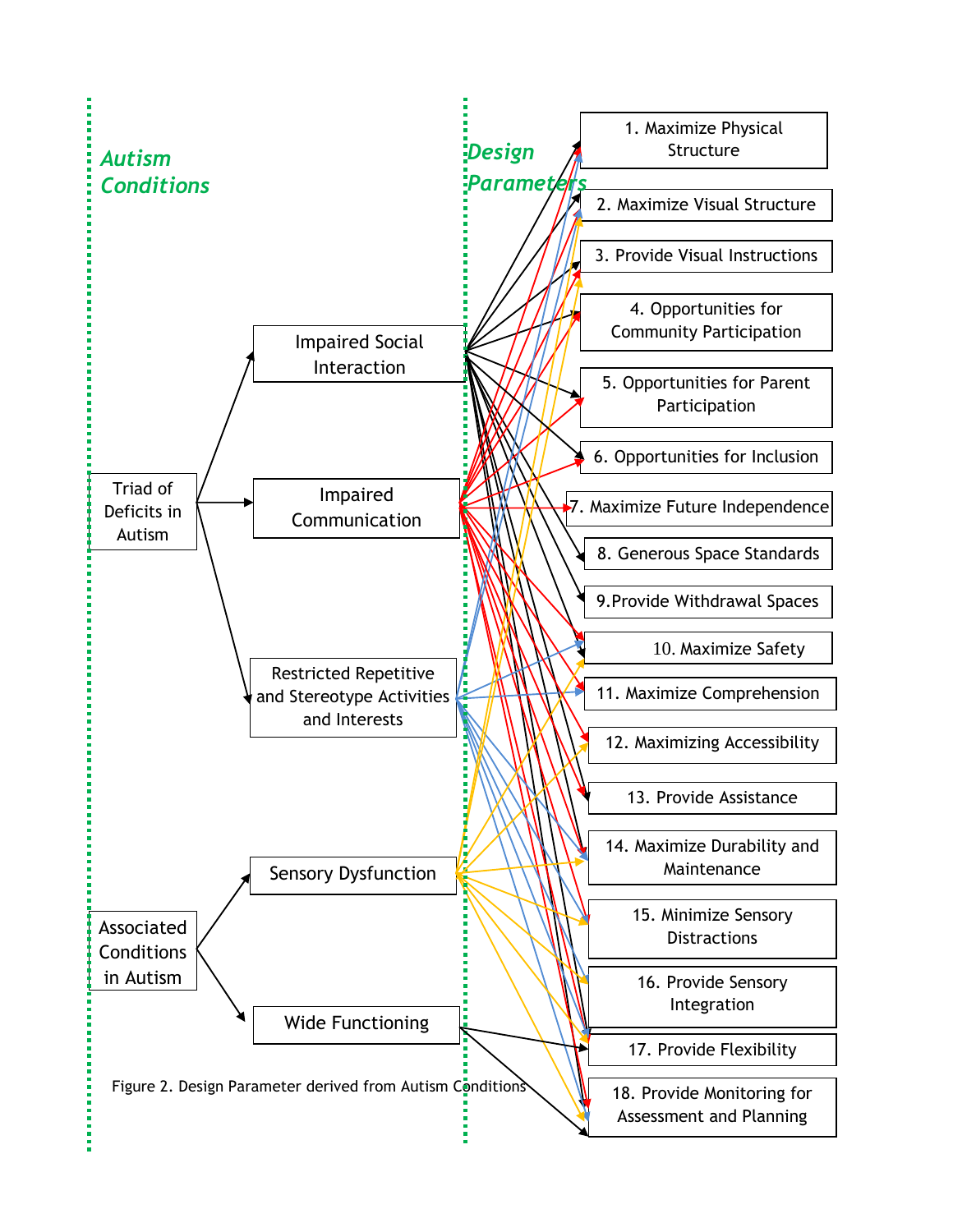An extensive survey is carried out in the fourth stage of research and EA and PMPA data are collected from sixteen educational spaces in USA and six in India. DPRS data is collected from eighteen experts working with low functioning children with autism and also from fourteen regular education experts. The data is collected from teachers and therapists working with the children with autism, in a naturalized setting that is familiar and comfortable for children. The samples although selected randomly, represent all age groups, elementary, middle and primary; different type of educations settings, inclusive and specialized; different education experts, autism and regular education and different countries- developed and developing. The empirical data is then structured, compared and analyzed both intimately and distantly at the same time. Manifest and latent inferences from observations are drawn to answer the research questions formulated in the beginning of research.

To present a successful research, Reizenstein (1975) and Cherulnik (1993) expresses the need to fill the "gap" between environment-behavior research, and design and planning practice. The *fifth and final stage* addresses that gap and the presents the research findings in a way, which can be used in applied design situation. It presents highly rated universally applicable parameters for children with autism those are also beneficial for able-bodied children in the form of architectural design guidelines. The guidelines are prepared for site selection, site layout, building design, main teaching areas, play areas and landscaping. These guidelines provide a framework, for architects, and designers, to design high performance educational spaces for children with autism. The guidelines are expected to be universally beneficial and supplement existing design standards for schools to provide equal educational opportunity for everyone.

#### **3.0 Results and Discussions**

The data collected from elementary, middle and high schools for autism shows strong correlation between educational environment and performance. Both environment and performance are assessed relating to the identified design parameters and their interdependence is clearly visible in figure-3. Some variations in the slope of the graph profile portray that although environment plays an important role, the performance is not solely dependent on it and there are several other impacting factors.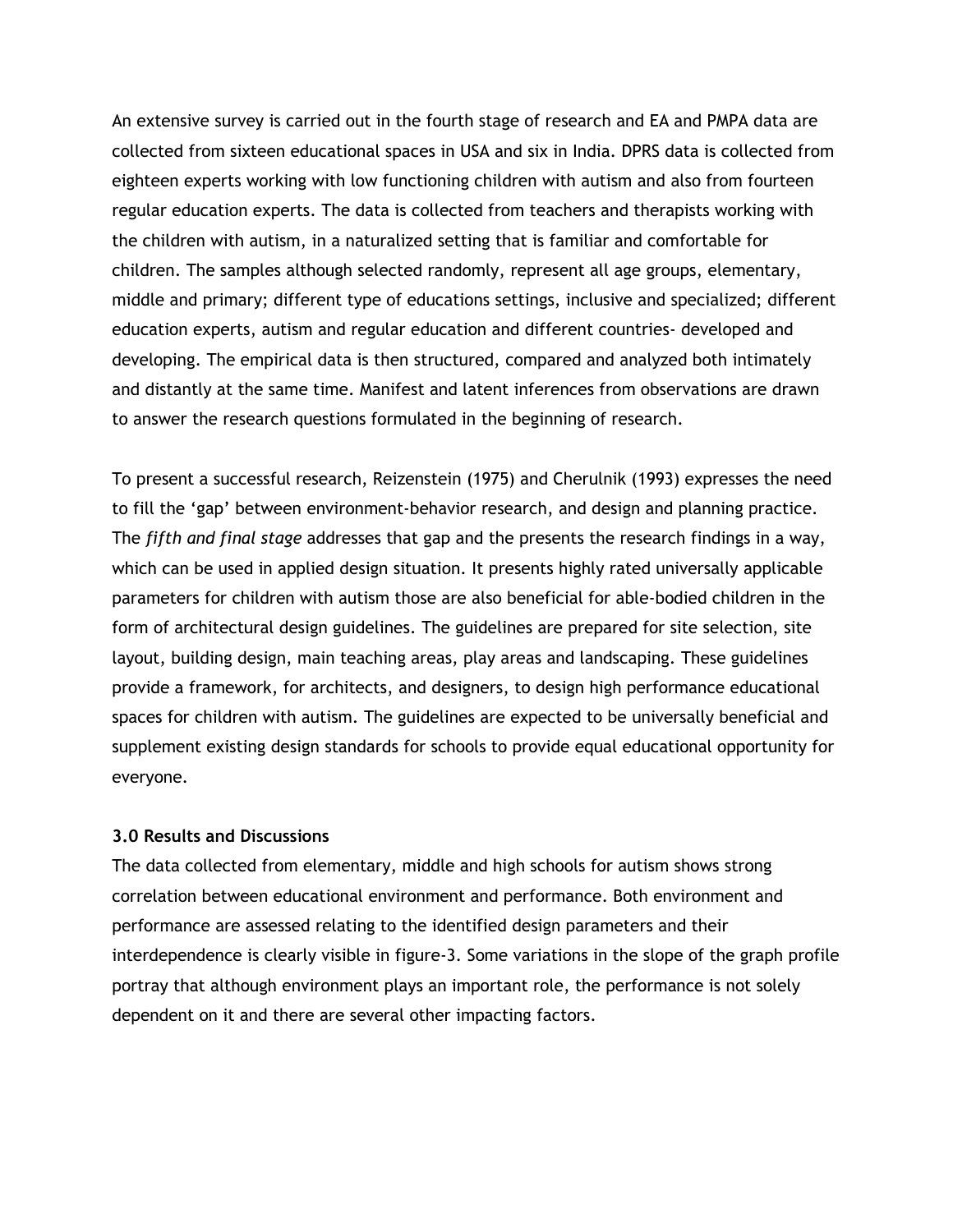

Figure 3. Graphical Representation of Environment Assessment (EA) and Performance Measure (PMPA) Data in Primary, Middle and Secondary School



Figure 4. Graphical Representation of Comparative Analysis of Existing Environment in India, in the USA and Recommended Inclusive Environment for Children with Autism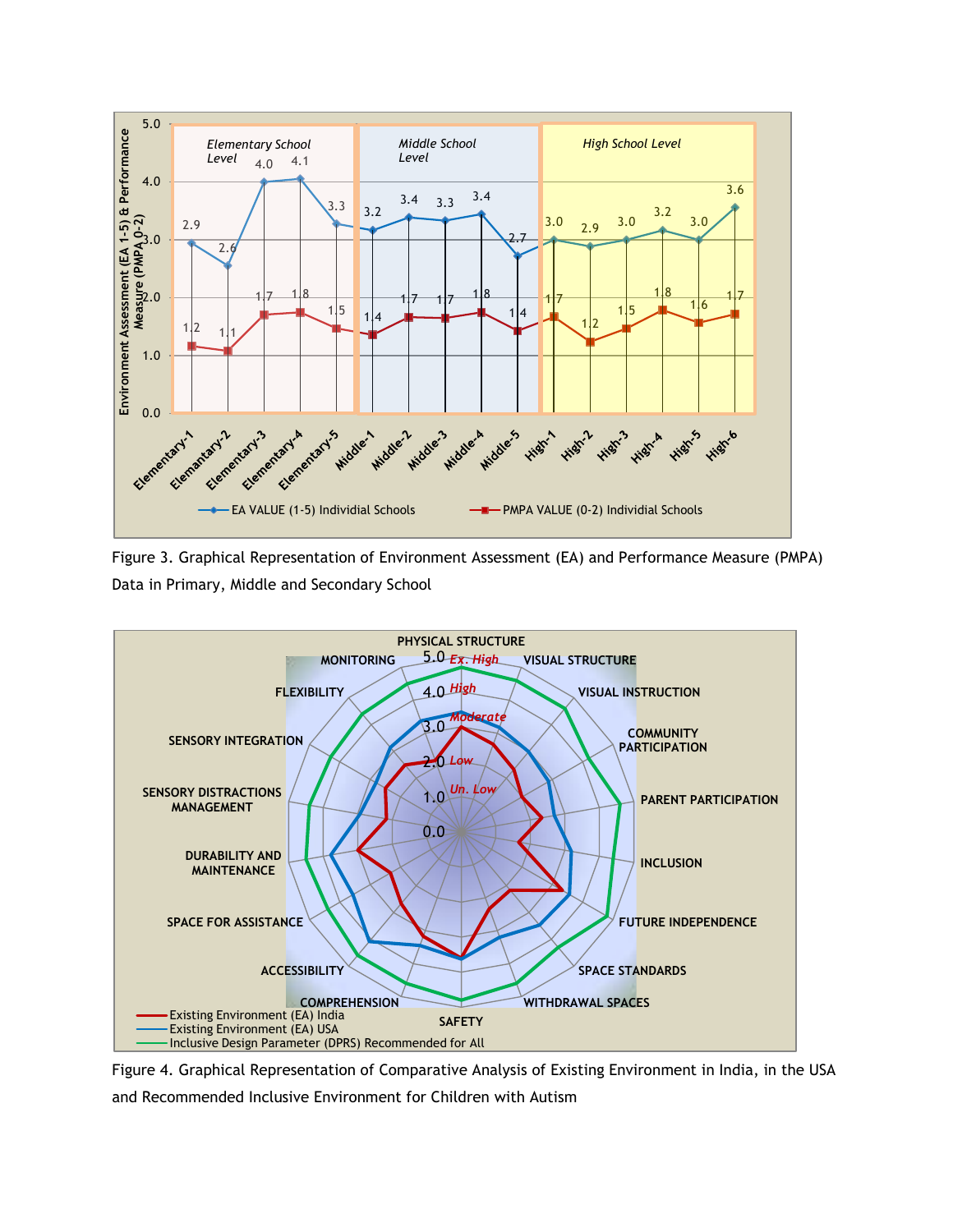The environmental design parameters are ranked high by educational experts who work with children with autism, as well as able-bodied children using "design parameter rating scale". 95.3% autism experts and 86.3% regular education experts rated the design parameters as highly recommended on a five point scale. This confirms that the design issues are not only favorable for kids with autism but are also beneficial for all school children. Universal consequence of the design parameters to the educational environments is furthermore defined by the mean values of 'design parameter rating' by autism and regular education experts, that establishes equilibrium between environment and the demand of all users with and without autism. Figure-4 illustrates this mean value as universally beneficial, inclusive, autism friendly, recommended value for design for all.

When compared with existing environment in India and the USA, it is observed that existing schools comply with the recommended value up to 56% in India and 71% in the USA. This shows cross-cultural validity of the parameters. Teachers in both countries feel that the environment is important for children with autism, and have arranged their class room according to the knowledge and resources available to them. This is encouraging, but unfortunately most of the other areas in the school buildings designed by architects do not show sensitivity to the needs of children with autism.

#### **4.0 Conclusions**

Behavior of every child with developmental disability is impacted differently, but all children are at first the learners and at second the disabled and their education in inclusive environment, should be based on what they can do and not on what they cannot, to make it a successful experience (Mullick & Khare, 2008). The present multidisciplinary, multistage research uses pre-established multilayered environment-behavior research methods, to generate new evidence based knowledge to design autism friendly inclusive educational spaces. It explores the effects of physical environment on functional performance of children with autism that could be extended in various directions in future, to better understand the relationship.

The research has studied the overall impact of eighteen parameters in improving performance, future studies could further elaborate by studying effect of every individual parameter, on behavior of children with autism. The findings could be further strengthened by doing environmental interventions to study the impact of enabling environment on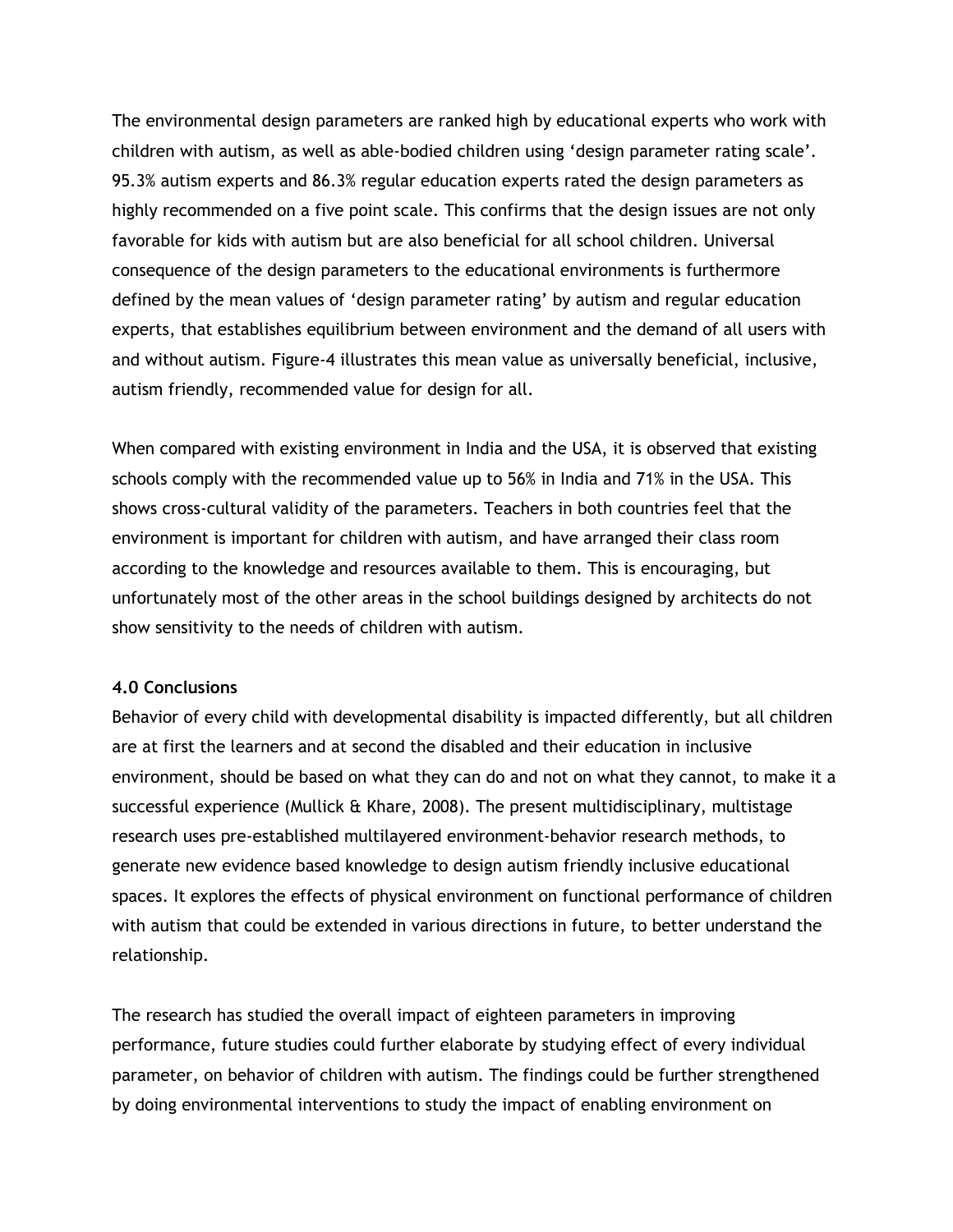performance of children with autism. For developing countries, economic implications of the environmental design parameters could also be explored in future studies. Low cost and simple universal design solutions could be developed to help pupils with autism, using available resources, indigenous material, technology and skills.

The research process adopted present study is expected to have a strong acceptability in wider audience. This is because the study provides an evidence based argument for universal application for children with autism as well as able-bodied children. Similar research process may be adopted to explore potential of design for children with other cognitive disabilities and identify universally beneficial enabling features for them in educational spaces. It could also be applied to the other areas in environment design, like furniture design, product design or other types of buildings, like residential care buildings or rehabilitation centers.

The research process adopted in the present study employs multi-disciplinary, multi-stage multiple research approaches in orderly way, to achieve the research objectives. The sequential progression in the study stands on accumulated body of knowledge, to produce enabling environment for children with autism. The research process adopted may be useful for those studies that aim to generate new evidence based knowledge, to design supportive, accessible and inclusive environment that teaches all children that they are valued members of our society and their contributions are important.

## **Acknowledgements**

Two fellowships supported the present research; the initial phase of the study is carried out as an extension of Research & Development project sponsored by All India Council of Technical Education, India in 2005. The last two stages of the study are done under Fulbright Fellowship program for professional and doctoral research in College of Architecture at Georgia Tech, Atlanta, USA in 2007-08.

#### **References**

APA (2000). Pervasive Developmental Disorders, *Diagnostic and Statistical Manual of Mental Disorders*, Fourth edition-text revision (DSM-IV-TR). American Psychiatric Association, Washington DC, pp. 69-70.

NAS (2007). *What is Autism?*. The National Autistic Society, United Kingdom, pp.1-8.